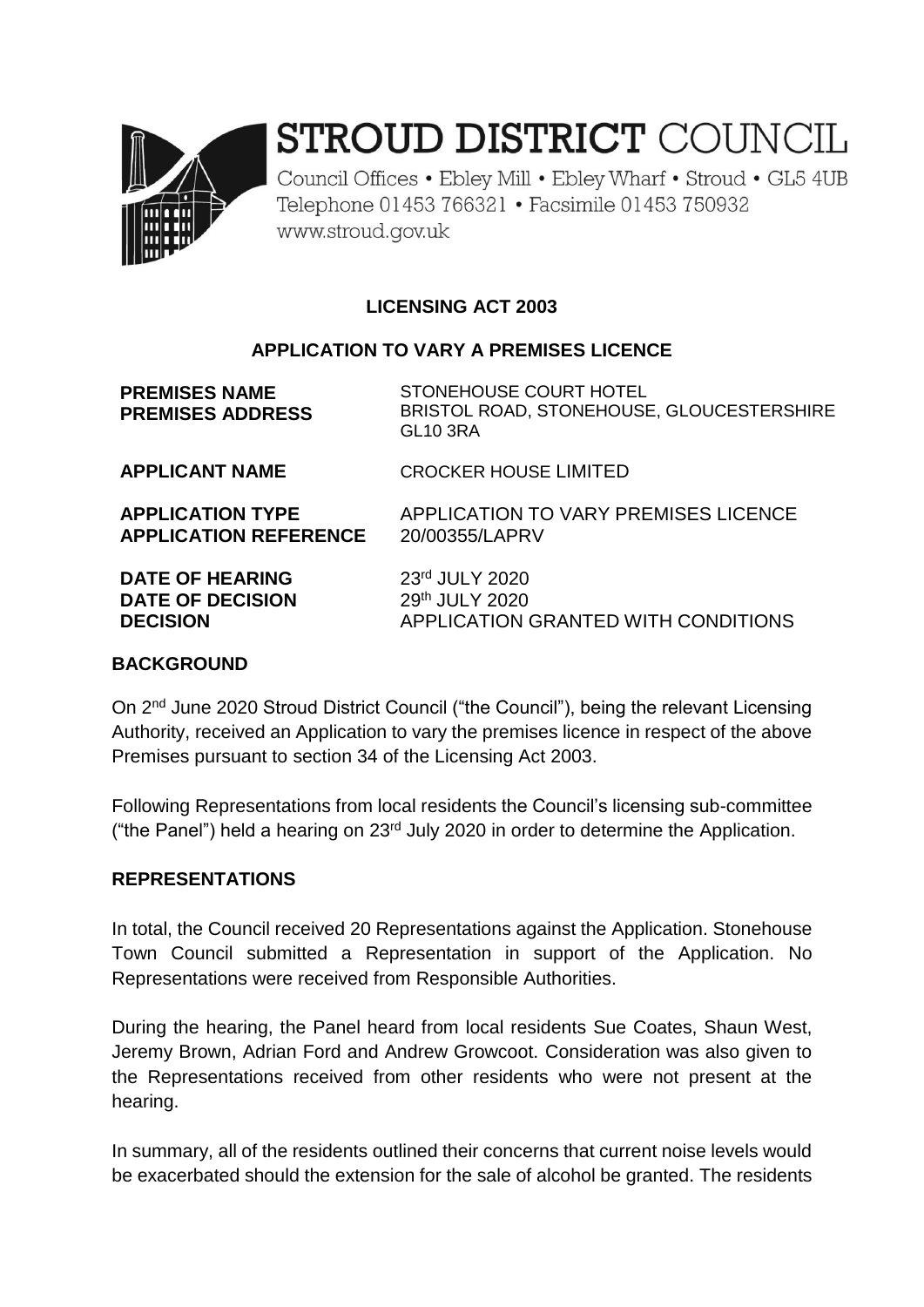considered the extension to the sale of alcohol would also encourage the playing of music until the end of the licensing hours (rather than current cut-off time of midnight) thereby resulting in increased noise nuisance. Many of the residents informed the Panel that the proposed extension would have a detrimental impact on their health and wellbeing and directly impact the community who live on both sides of the premises.

One resident objected to the addition of the outside bar area as they considered it would result in an increase to the current sound levels which currently travel from the hotel to the surrounding residential areas. Another resident indicated they had no objection to the addition of an outside bar area but had concerns about the proposed hours for the sale of alcohol from that area and the potential for increased noise nuisance resulting from the sale of alcohol late into the evening.

The Legal Adviser to the Panel advised that the Panel can only consider those parts of the licence that the Applicant is seeking to vary and cannot consider other existing permissions of the licence.

## **APPLICANT'S REPRESENTATIONS**

Sarah Brewster (Director of Stonehouse Court Hotel) presented the Application and was assisted by Marion Jurko (General Manager) in responding to questions concerning the Application. Ms Brewster explained that the hotel is working to meet changing customer demand and must evolve to remain competitive. In addressing noise nuisance concerns, Ms Brewster advised that the extension to sale of alcohol was to bring this in line with current permission which permits the playing of live and recorded music until 1am. Ms Brewster informed the Panel that this extension would act as a buffer on the basis that functions are required to finish at midnight as stipulated in the contract with each organiser.

Ms Brewster explained that the addition of an outdoor bar situated next to the terrace was to improve accessibility of guests to be served alcohol and to assist staff in serving drinks outdoors.

Ms Brewster informed the Panel that the addition of outdoor music is intended to allow the playing of ambient background music to create an atmosphere for guests. Ms Brewster explained that live outdoor music would only be played at a small number of community events where the music would usually finish at 5pm.

Ms Brewster acknowledged that there had been instances of noise nuisance in the past and provided assurance that the hotel has put measures in their noise management plan to address previous concerns and mitigate noise arising from this Application. Ms Brewster also informed the Panel that the hotel has been working with environmental health to mitigate noise from the hotel.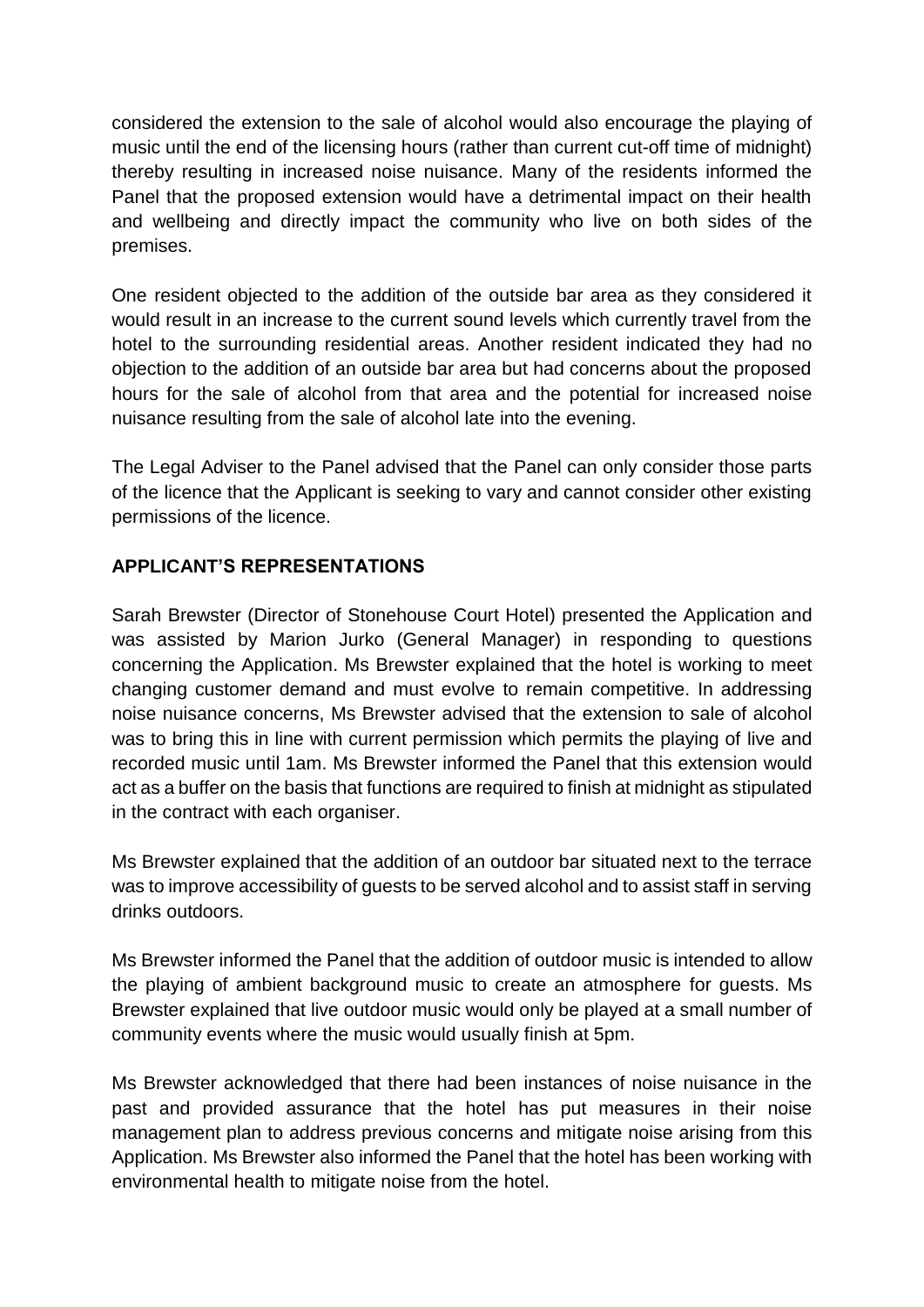### **DECISION**

The Panel decided to **GRANT** the Application subject to restrictions to the hours of licensable activities as set out below. The Panel further decided to grant the Application for the addition of the outside bar area and to attach a condition, as shown in the Schedule attached to this Decision Notice.

### **Supply by retail of Alcohol**

- **i. Indoors** Every day from 10:00 to 23:30
- **ii. Outdoors (within licensable area shown on plans)**  Every day from 10:00 to 22:00 New Year's Eve from 10:00 to 01:00

#### **Regulated Entertainment**

**i. Outdoors (within licensable area shown on plans)** Live Music every day from 12:00 – 18:00 Recorded Music and Performance of Dance and Similar every day from 12:00  $-21:00$ New Year's Eve from 12:00 to 01:00

The Panel took into account the concerns raised by the objectors and considered the comments of the Applicant regarding the steps which would be taken to promote the licensing objectives. The Panel also noted that Environmental Health did not submit a Representation in connection with this Application.

The Panel had regard to the licensing objectives set out in the Licensing Act 2003, the Home Office Guidance on the Licensing Act 2003 and the Council's Statement of Licensing Policy on licensing hours.

The Panel accepted that public nuisance includes low-level noise affecting a few people living locally. The Panel considered the evidence of noise complaints associated with the current licence and accepted that the extension to the sale of alcohol until 1am would greatly exacerbate that nuisance. The Panel placed weight on the assurances given by the Applicant that the extension sought was to bring the sale of alcohol into line with the permission for live and recorded music which, notwithstanding the licence permission, is contracted to finish at midnight. The Panel considered that the risk of public nuisance arising as a result of this noise could adequately be mitigated by extending the sale of alcohol to 11:30pm (and not 1pm as applied for) thereby allowing a period of "drinking-up" time before the conclusion of the live and recorded music.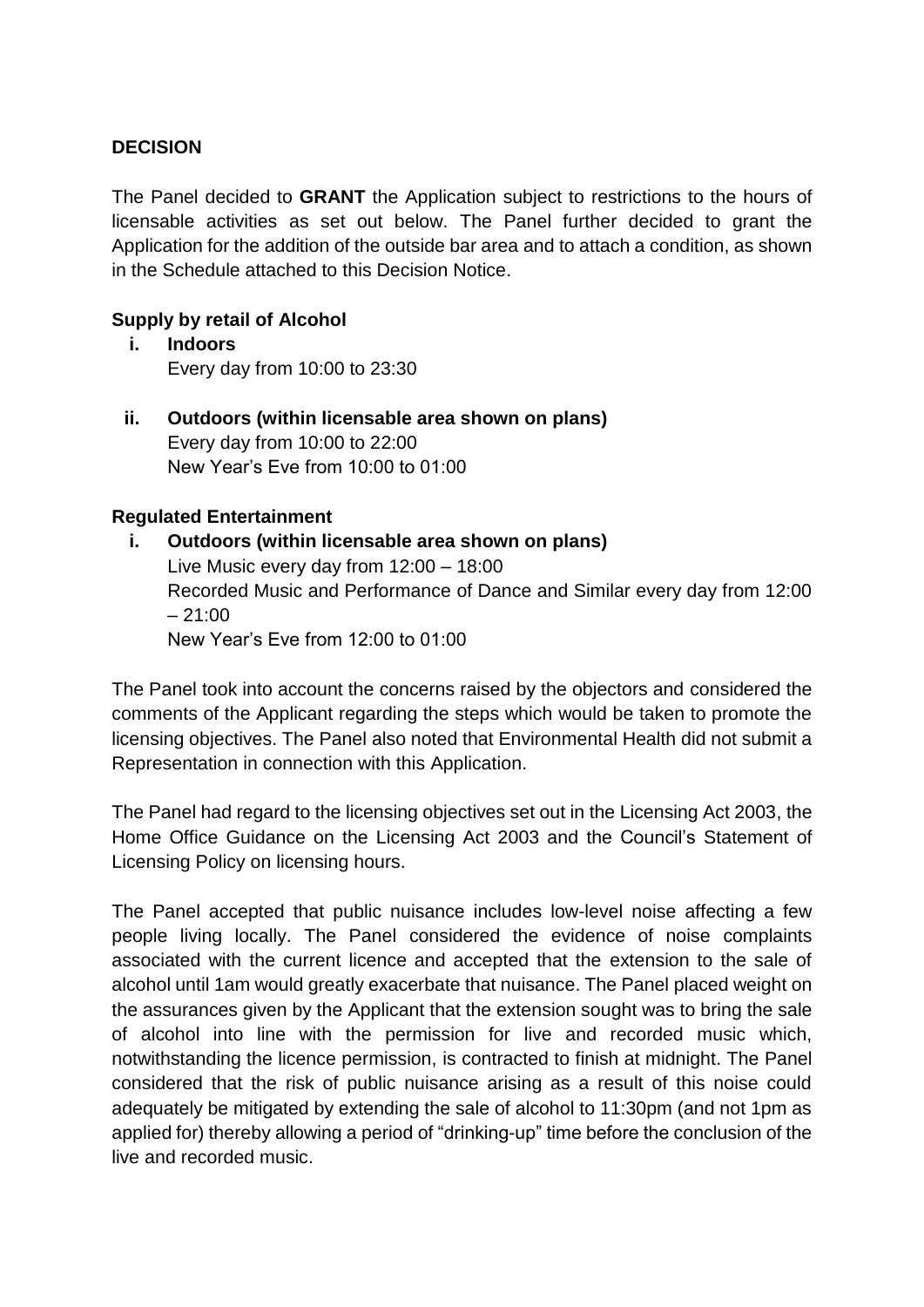The Panel was concerned that the increase in noise nuisance from the extension of an outdoor bar area would impact on nearby residents. That said, the Panel was also mindful of the exemption for amplified live and recorded music until 11pm for licensable areas. Although the Panel agreed that excessive noise could be dealt with by the statutory nuisance regime, they considered it appropriate and proportionate to impose a condition to mitigate this risk. The Panel placed considerable weight on the relevant conditions put forward by the Applicant in the form of the noise management plan and agreed that the requirement to have a sound limiter would further mitigate the risk of nuisance associated with the extension of the sale of alcohol and the addition of an outdoor bar area. The Panel has therefore decided that the licence will be subject to the condition set out in the Schedule.

The Application is therefore **GRANTED** subject to restrictions to the hours of licensable activities and the condition set out in the Schedule below.

> *Roslyn Meenagh Clerk to the Panel 29th July 2020*